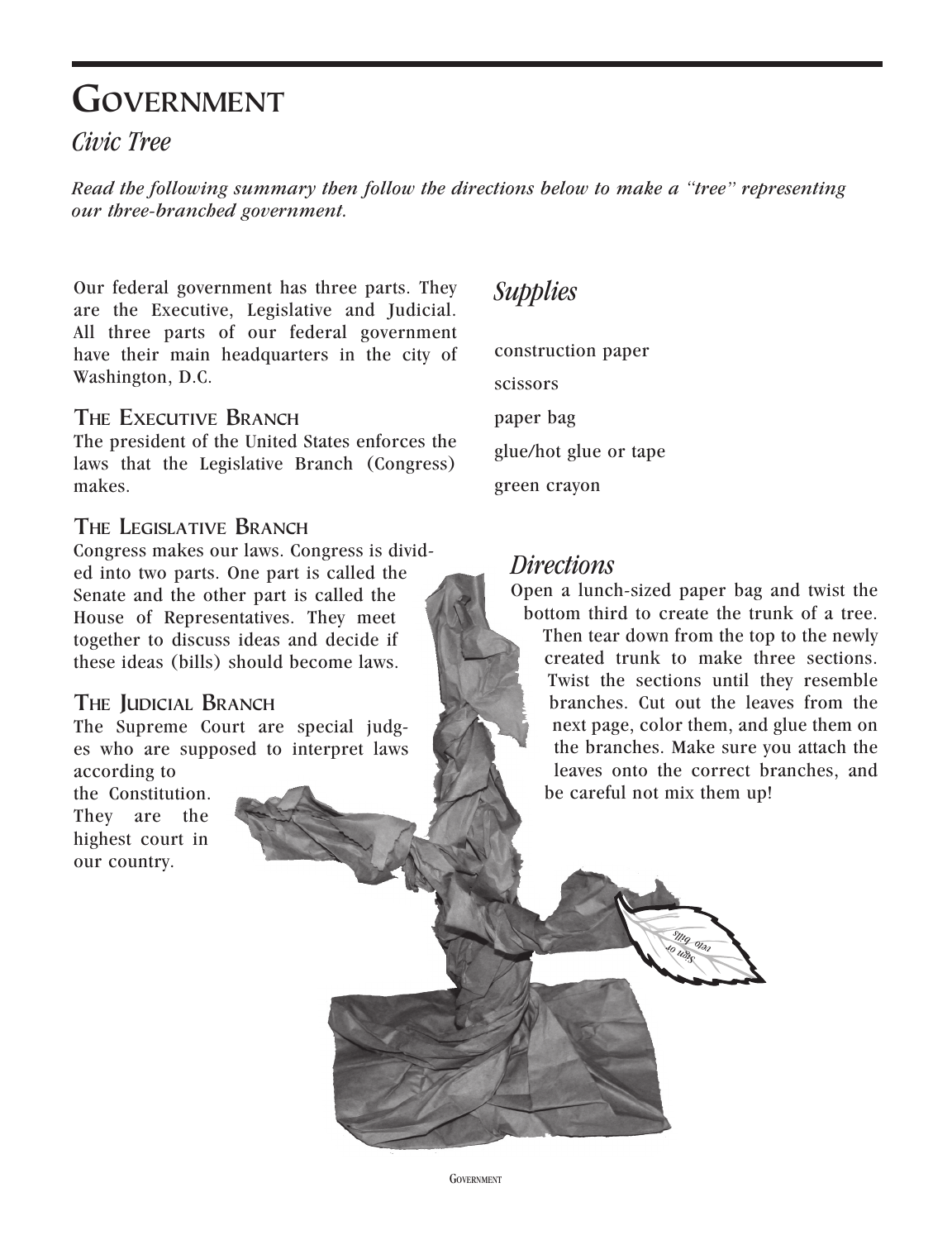# **Government**

*Civic Tree Leaves*

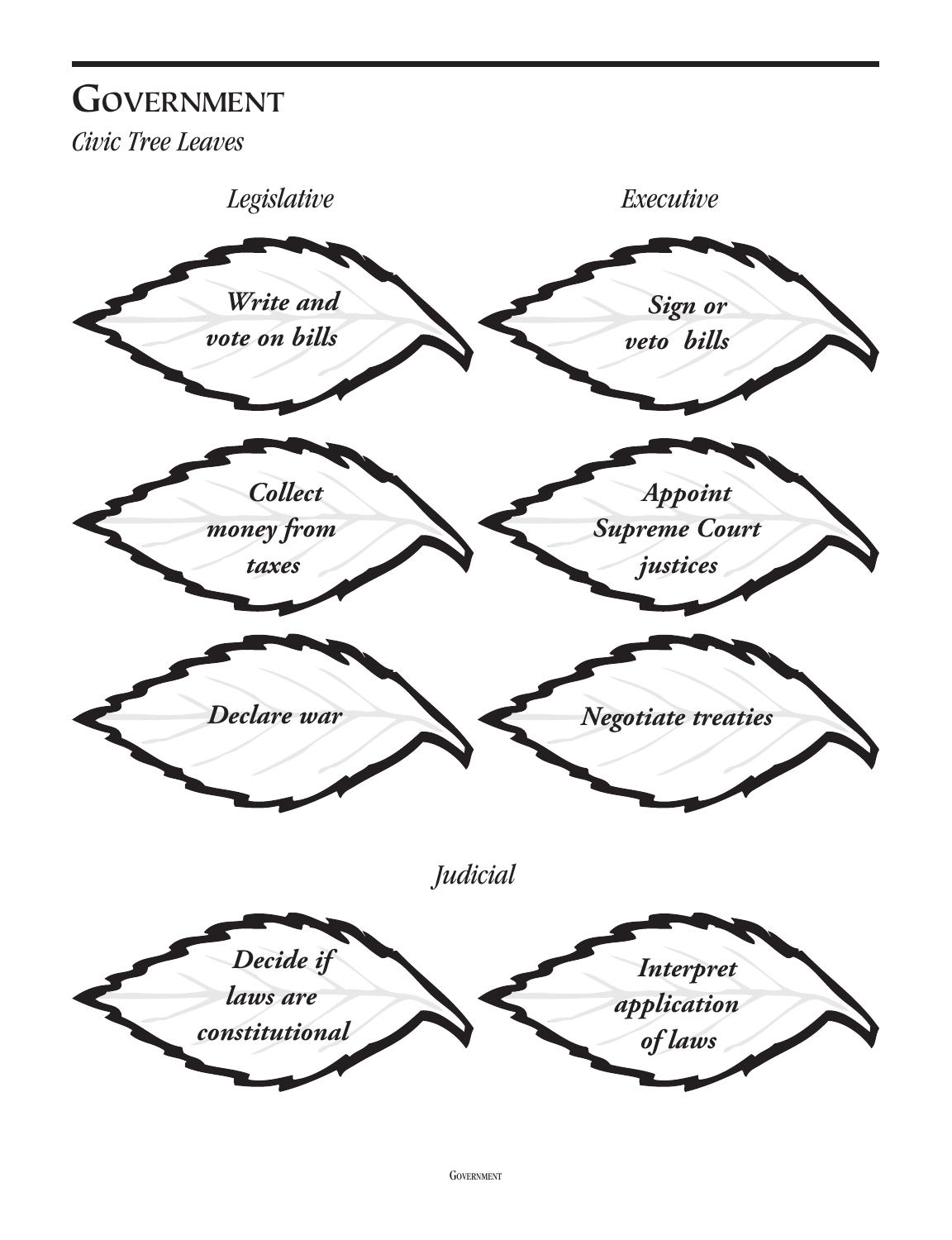# **Government** *Job Matching*

The president has many duties to perform once sworn into office. But he can't do everything himself. *Read the list below and try to match up the job to the person responsible for carrying out that duty.*

Advises on legal matters Breaks tie votes in the U.S. Senate Advises on foreign affairs Makes treaties Supervises the training of the armed forces Works to improve schools Suggests, signs (or vetos) and carries out laws *President Vice-President Secretary of Defense Secretary of State Attorney General Secretary of Education*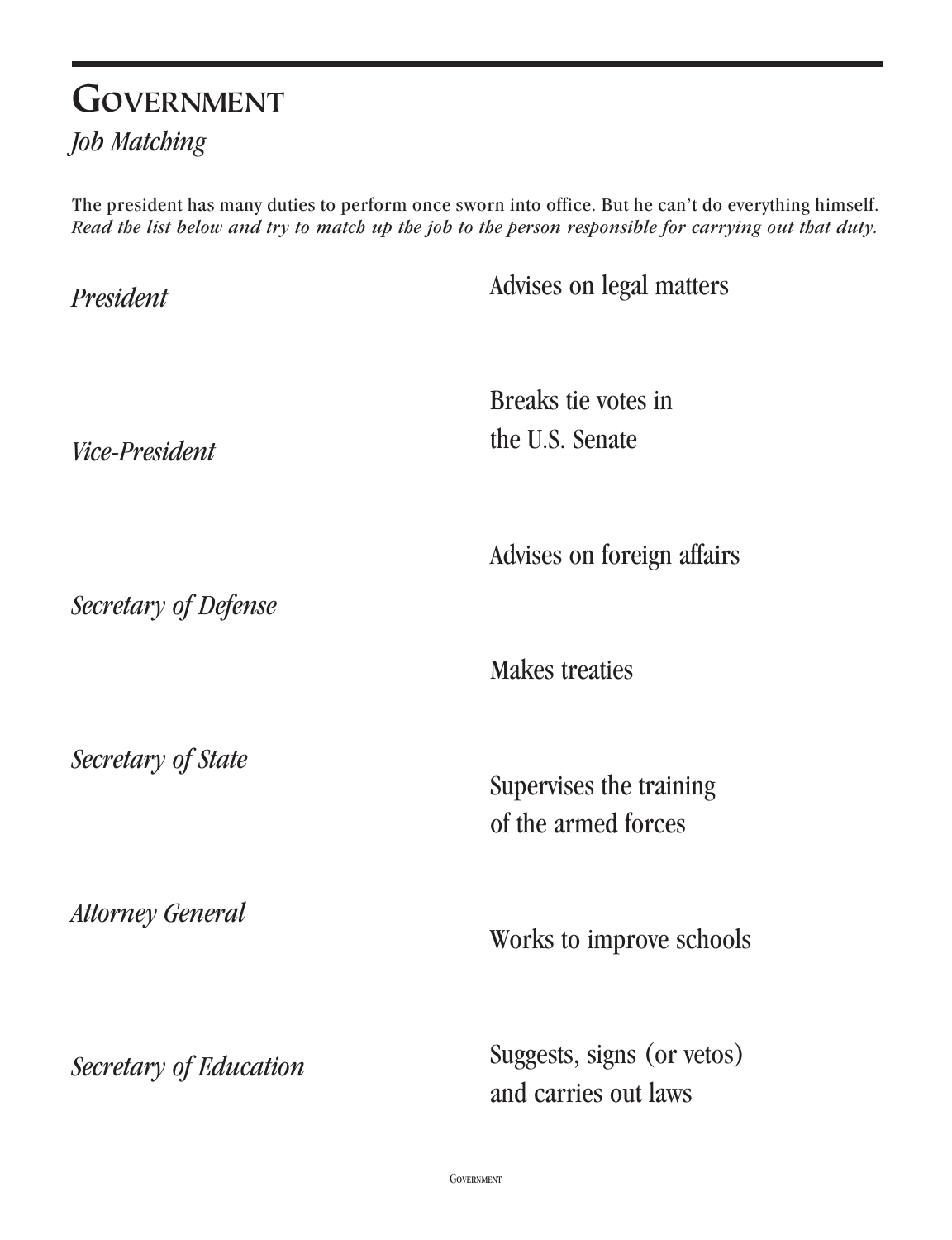